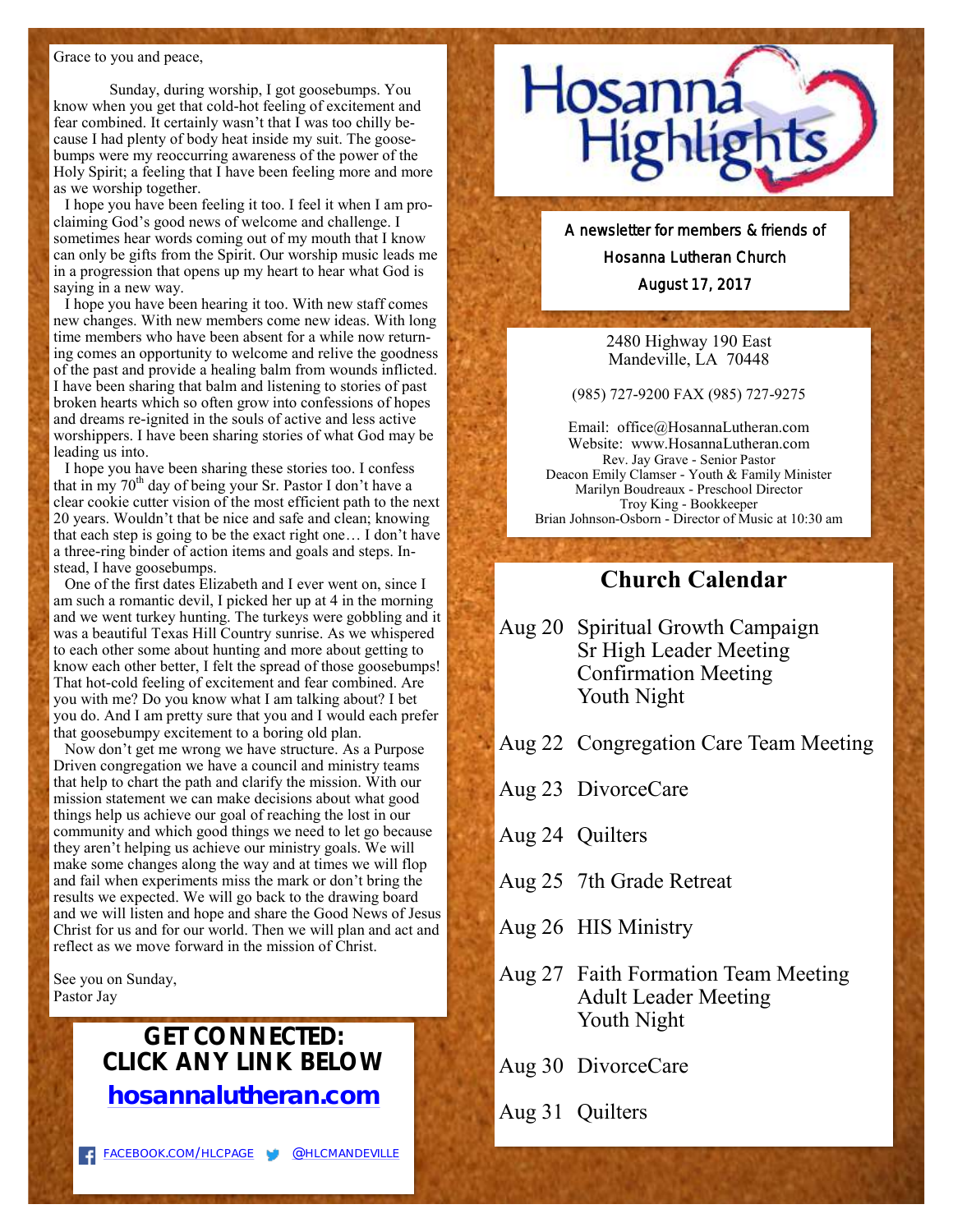## **HIS Ministry Service Project**  -**Saturday, August 26**

Meet at Hosanna at 7:30am to travel to: The New Orleans Mission 31294 Highway 190, Lacombe, LA.



This is a Christian based ministry for homeless men to get their lives back on track. We will be repairing and finishing a donated trailer complex to be their luncheon/ cafeteria facility. We will also do grounds cleaning, painting, trim & seam work etc. Please sign up at the Info Center if able. We need your hands to support our efforts!

HIS Planning Meeting- 1st Monday each month

HIS Service Project- 4th Saturday each month

## **1st Annual Out Of Africa Experience**

**-**Saturday, September 16th 6:00-9:00 pm

### **Tickets \$35**

- **Malawi craft bazaar**
- **Buffet style meal**
- **Photo booth**
- **Silent auction**
- **50/50 raffle**
- **African attire contest**

All proceeds go directly towards the construction of our multi-purpose complex. Come join us for a unique dining and cultural experience!

**The deadline to submit information for the next newsletter is 9 am on September 5th**



### **August 20- September 24**

We are reading Rob Bell's new book, "What is the Bible?" Pick up your copy, reading track and small group discussion guide at the Info Center on Sunday! The cost is \$15.00. Small groups started reading Monday, August 14th and

are participating in the campaign by using discussion questions from the book.

# **Exploring Series**

**-Sunday, September 10th 4:45 to 7:30 p.m.**

### **101 Exploring Hosanna :**

Have you been visiting Hosanna? Would you like to learn more about who we are and what we do? Are you thinking about becoming a member? Come to the Exploring Hosanna Class to learn about Hosanna's mission and perspective on ministry, the opportunities and ministries that we offer to grow in faith and serve others, and the steps to church membership.

### **201 Growing Closer to God:**

This class will explore how you can grow closer to God through Bible reading, prayer, devotions, and generous living. No experience is necessary. Come as you are to get tools and resources for how you can grow in your faith. Learn tips and techniques for reading the Bible, what it means to pray, and how generous living brings you closer to God.

### **301 Finding Your Shape for Ministry:**

Everyone is given gifts from God that make you who you are. These special gifts and talents are used in your work, in your home life, and in service to God. Come to this class to identify your God-given gifts, how you are already using them, and how God might be calling you to something new.

If you would like to sign up for one of the classes, or to know more about becoming a member of Hosanna or have completed the class and are interested in being a member. Please contact the church office at (985) 727-9200. We will be receiving new member on September 24th.



# **Drummer Needed**

Hosanna is a seeking drummer for the second service SALT team. Contact church office if interested at (985) 727-9200